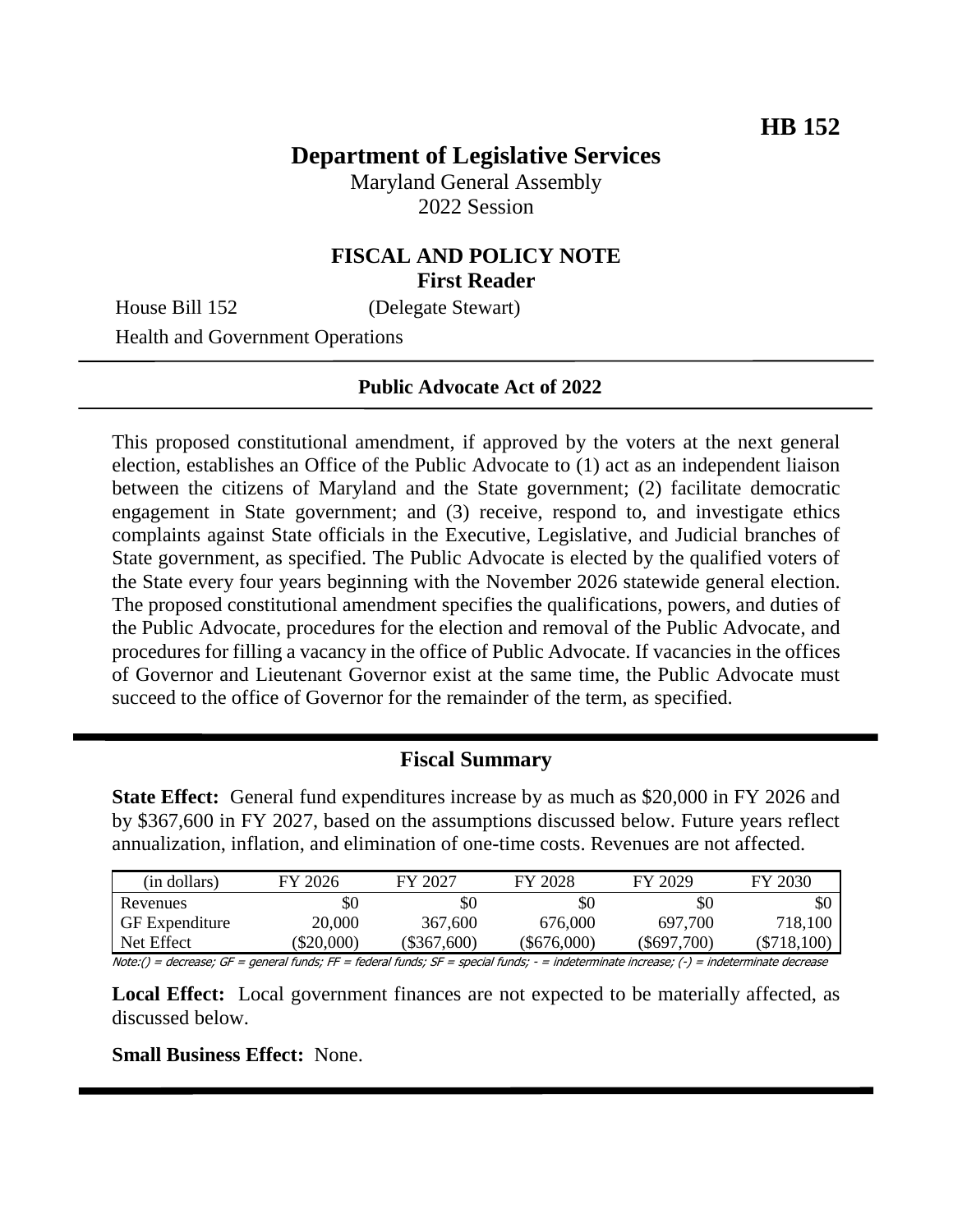# **Analysis**

### **Bill Summary:**

## *Qualifications, Election, and Removal of the Public Advocate*

To be eligible for the office of Public Advocate, a person must be a citizen and qualified voter of the State and have resided in the State for at least one year preceding the date of election. All elections for Public Advocate must be certified and returned to the Governor, who must (1) decide on the election and qualification of the person returned; (2) in the case of a tie between two or more persons, designate which person qualifies as Public Advocate; and (3) administer the oath of office to the person elected, as specified. The Public Advocate serves a term of four years from the time of election and qualification, is eligible for reelection to the office, and is subject to removal for incompetency, willful neglect of duty, or misdemeanor in office, on conviction in a court of law.

#### *Powers and Duties of the Public Advocate*

As discussed above, the Public Advocate must (1) act as an independent liaison between the citizens of Maryland and the State government; (2) facilitate democratic engagement in State government; and (3) receive, respond to, and independently investigate ethics complaints against State officials in the Executive, Legislative, and Judicial branches of State government. The Public Advocate must collaborate with the appropriate enforcement entities in enforcing ethics complaints and advocate for constructive, systemic solutions to ethics complaints.

The Public Advocate may (1) convene public forums in the spirit of democratic voice and participation; (2) explore creative citizen engagement, including technology-enabled civic engagement, digital citizen complaint and comment tools, citizen assemblies, government modernization, and streamlining; (3) issue reports; (4) hold press conferences; and (5) conduct public awareness campaigns. In addition, the Public Advocate must have and perform any other duties, possess any other powers, and appoint the number of deputies or assistants as the General Assembly may prescribe by law.

#### *Compensation*

The Public Advocate must receive an annual salary as the General Assembly may prescribe by law but may not otherwise receive any fees, perquisites, or rewards for the performance of any official duty.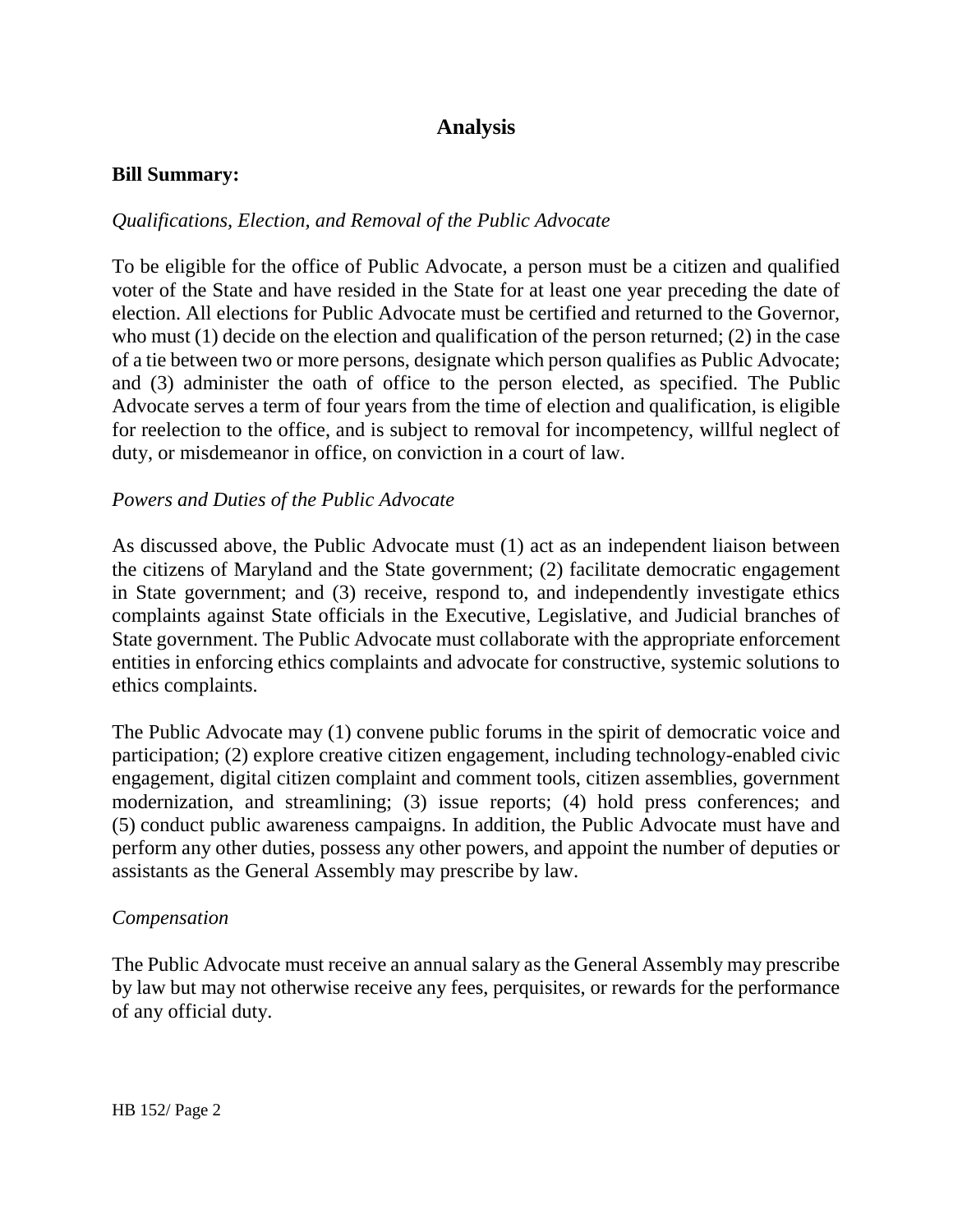# *Vacancy in the Office of Public Advocate*

In the case of vacancy in the office of Public Advocate, the Governor must appoint an individual to fill the vacancy from a list of names submitted by the State central committee of the political party, if any, with which the vacating Public Advocate had been affiliated at the time of the Public Advocate's last election or appointment, as specified. The Governor must make the appointment within 15 days after names are submitted by the specified central committee. If names are not submitted by the appropriate State central committee within 30 days after the occurrence of the vacancy, the Governor must appoint, within another period of 15 days, any qualified individual affiliated with the political party of the vacating Public Advocate, as specified. If the vacating Public Advocate was not affiliated with a political party at the time of last election or appointment, the Governor must appoint any qualified individual within 15 days after the occurrence of the vacancy.

An individual appointed to fill a vacancy in the office of Public Advocate must serve the remainder of the term if the vacancy occurs within 21 days of the candidacy filing deadline for the regular statewide election held in the second year of the term. However, if the vacancy occurs at least 21 days before the filing deadline, the Governor must immediately declare special primary and general elections, to be held at the same time as the regular primary and general elections, to elect a successor.

# *Succession to the Office of Governor in the Event of Specified Vacancies*

If vacancies in the offices of Governor and Lieutenant Governor exist at the same time, the Public Advocate must succeed to the office of Governor for the remainder of the term. When the Public Advocate succeeds to the office of Governor, he or she has the title, powers, duties, and emoluments of the office. If vacancies in the offices of Governor, Lieutenant Governor, and Public Advocate exist at the same time, the General Assembly must convene to elect a Governor in accordance with existing procedures.

**Current Law:** State law does not provide for an office of public advocate, as contemplated in the proposed constitutional amendment.

The State Ethics Commission is generally responsible for administering the provisions of the Maryland Public Ethics Law, periodically reviewing the adequacy of public ethics laws, and providing trainings on the Ethics Law. The Joint Committee on Legislative Ethics and the Commission on Judicial Disabilities administer specified provisions of the Ethics Law as they apply to members of the General Assembly and State officials of the Judicial Branch, respectively. The State Prosecutor is authorized to investigate criminal offenses under the Ethics Law, as well as criminal offenses under the State election laws; State bribery law violations involving public officials or employees; misconduct in office by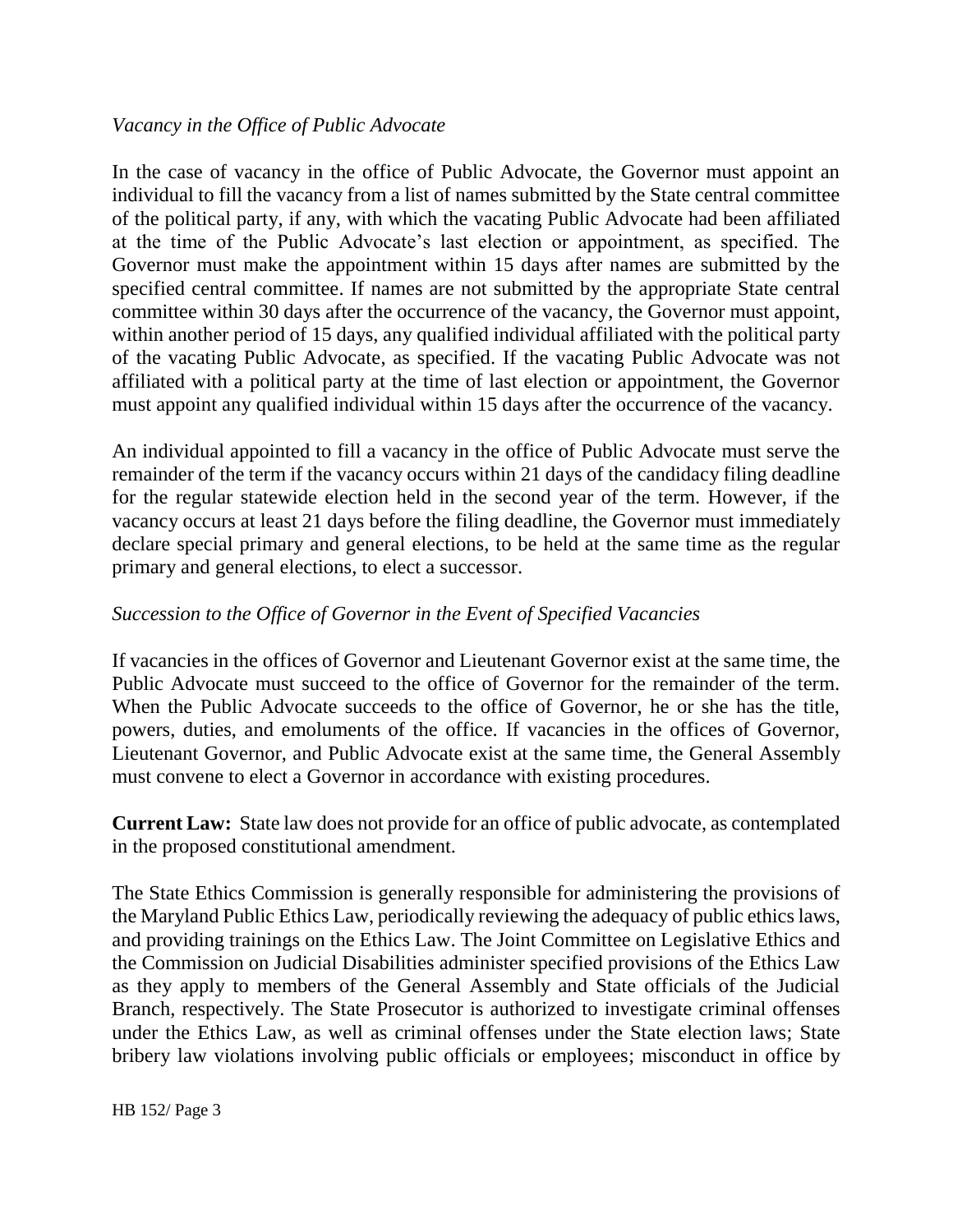public officials or employees; and related extortion, perjury, or obstruction of justice, as specified.

# *Succession in the Event of Vacancy in the Office of Governor*

Article II, Section 6 of the Maryland Constitution establishes procedures that apply in the event of a vacancy in the office of Governor or Lieutenant Governor. When a vacancy occurs in the office of Governor, the Lieutenant Governor must succeed to the office of Governor for the remainder of the term. If vacancies in the offices of Governor and Lieutenant Governor exist at the same time, the General Assembly must convene in joint session to elect a Governor, as specified. (*Under the bill,* the General Assembly must convene to elect a Governor if vacancies in the offices of Governor, Lieutenant Governor, *and Public Advocate* exist at the same time.) The President of the Senate must serve as acting Governor until the newly elected Governor has qualified.

When the Lieutenant Governor or a person elected by the General Assembly succeeds to the office of Governor, he or she has the title, powers, duties, and emoluments of the office. However, when the Lieutenant Governor or the President of the Senate serves as *acting* Governor, the acting Governor has only the powers and duties of the office, as specified.

## **State Expenditures:**

## *State Board of Elections*

The State Board of Elections (SBE) advises that the proposed constitutional amendment, if approved by the voters, necessitates programming changes to the Agency Election Management System (AEMS) and the Maryland Voter Registration, Candidacy, and Election Management System (MDVOTERS), due to the establishment of a new statewide elected office. SBE estimates total, one-time costs of \$15,000 to \$20,000. It is assumed that this work is completed in fiscal 2026, in advance of candidacy filing deadlines for the 2026 statewide general election. Thus, general fund expenditures for SBE increase by as much as \$20,000 in fiscal 2026. It is assumed, for purposes of this fiscal and policy note, that these costs are incurred by SBE. However, to the extent that a portion of these costs is shared with the local boards of elections, SBE expenditures may be less.

General fund expenditures for SBE potentially increase further in fiscal 2026, 2027, and/or any future fiscal year in which a gubernatorial primary or general election occurs, to the extent that the addition of a new statewide elected office to the ballot results in increased ballot printing costs. The State shares ballot printing costs with the counties. Any such impact on ballot printing costs cannot be reliably predicted. However, for purposes of this fiscal and policy note, it is assumed that any impact on ballot printing costs does not materially affect State elections expenditures.

HB 152/ Page 4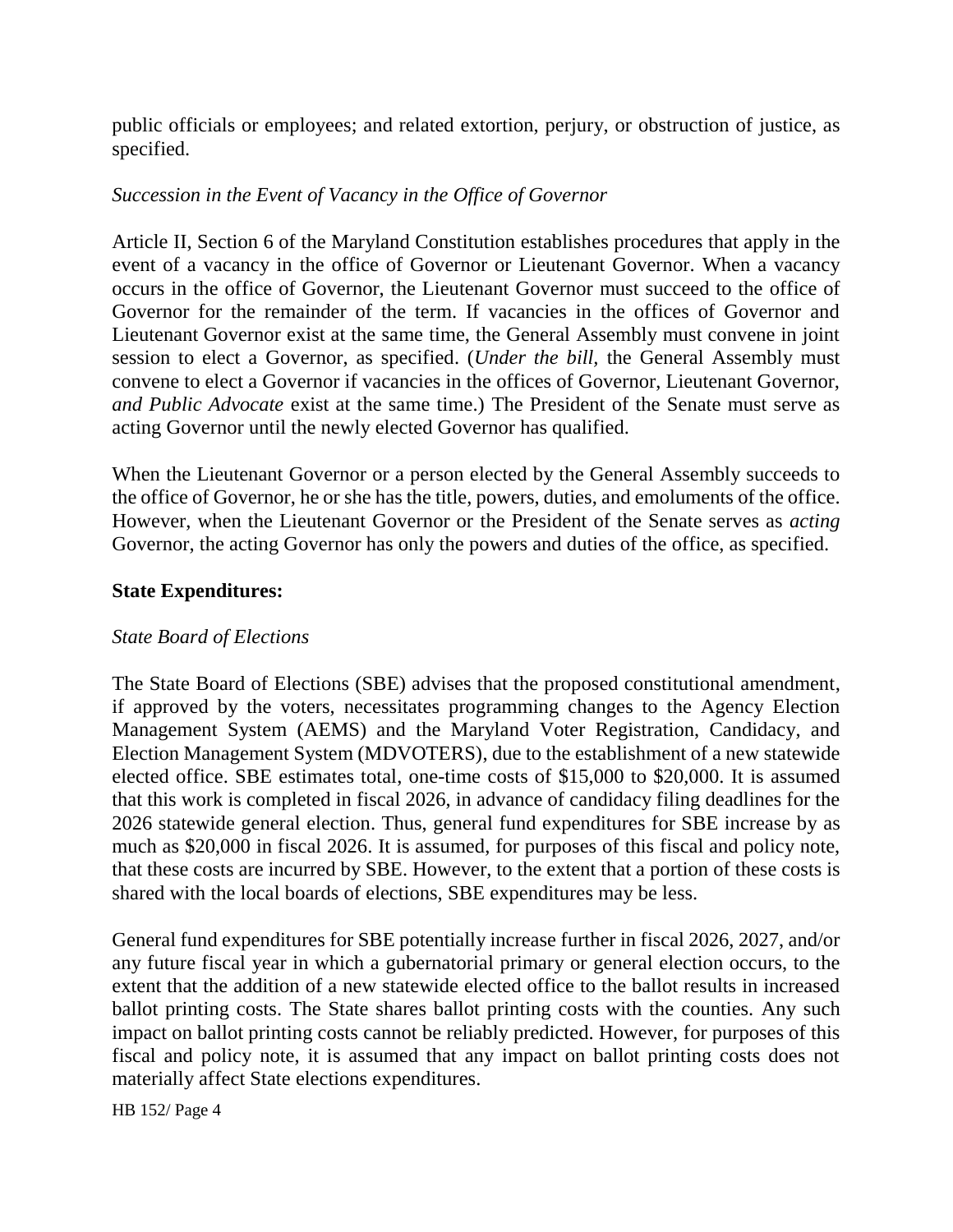# *Office of the Public Advocate*

As noted above, the proposed constitutional amendment specifies that the Public Advocate must receive an annual salary and may appoint deputies or assistants as the General Assembly may prescribe by law. It is assumed, for purposes of this fiscal and policy note, that the Public Advocate earns an annual salary that is comparable to the annual salaries for other statewide constitutional officers (*e.g.,* the Lieutenant Governor, the Attorney General, the Comptroller, and the Treasurer). In addition, it is assumed that the Public Advocate must employ a small staff, including an assistant Public Advocate, to assist the Public Advocate in carrying out his or her duties as set forth under the proposed constitutional amendment.

Thus, general expenditures increase by \$367,646 in fiscal 2027. This estimate assumes that (1) the first elected Public Advocate takes office in January 2027 and (2) the Public Advocate's annualized salary in the first year is \$165,000 (based on the Governor's Salary Commission's most recent salary recommendations for the offices of Lieutenant Governor, Attorney General, Treasurer, and Comptroller). In addition, this estimate reflects the cost of hiring (1) an assistant Public Advocate; (2) two investigators to assist in investigating ethics complaints received by the Office of the Public Advocate; (3) an administrative specialist; and (4) one half-time assistant Attorney General to support the Office of the Public Advocate. It includes salaries, fringe benefits, one-time start-up costs, and ongoing operating expenses.

| <b>Positions</b>                                                | 5.5       |
|-----------------------------------------------------------------|-----------|
| Salaries and Fringe Benefits                                    | \$325,429 |
| <b>Operating Expenses</b>                                       | 42,217    |
| <b>Total FY 2027 Office of the Public Advocate Expenditures</b> | \$367,646 |

Future year expenditures reflect full salaries with annual increases and employee turnover as well as annual increases in ongoing operating expenses.

**Local Expenditures:** As noted above, the bill necessitates changes to AEMS and MDVOTERS totaling up to an estimated \$20,000. This fiscal and policy note assumes that these costs are incurred by SBE; however, to the extent that a portion of the costs is shared with the local boards of elections, expenditures for the local boards increase minimally in fiscal 2026.

In addition, expenditures for local boards of elections potentially increase in fiscal 2026, 2027, and/or any future fiscal year in which a gubernatorial primary or general election occurs, to the extent that the addition of a new statewide elected office to the ballot results in increased ballot printing costs. Any such impact cannot be reliably predicted. However,